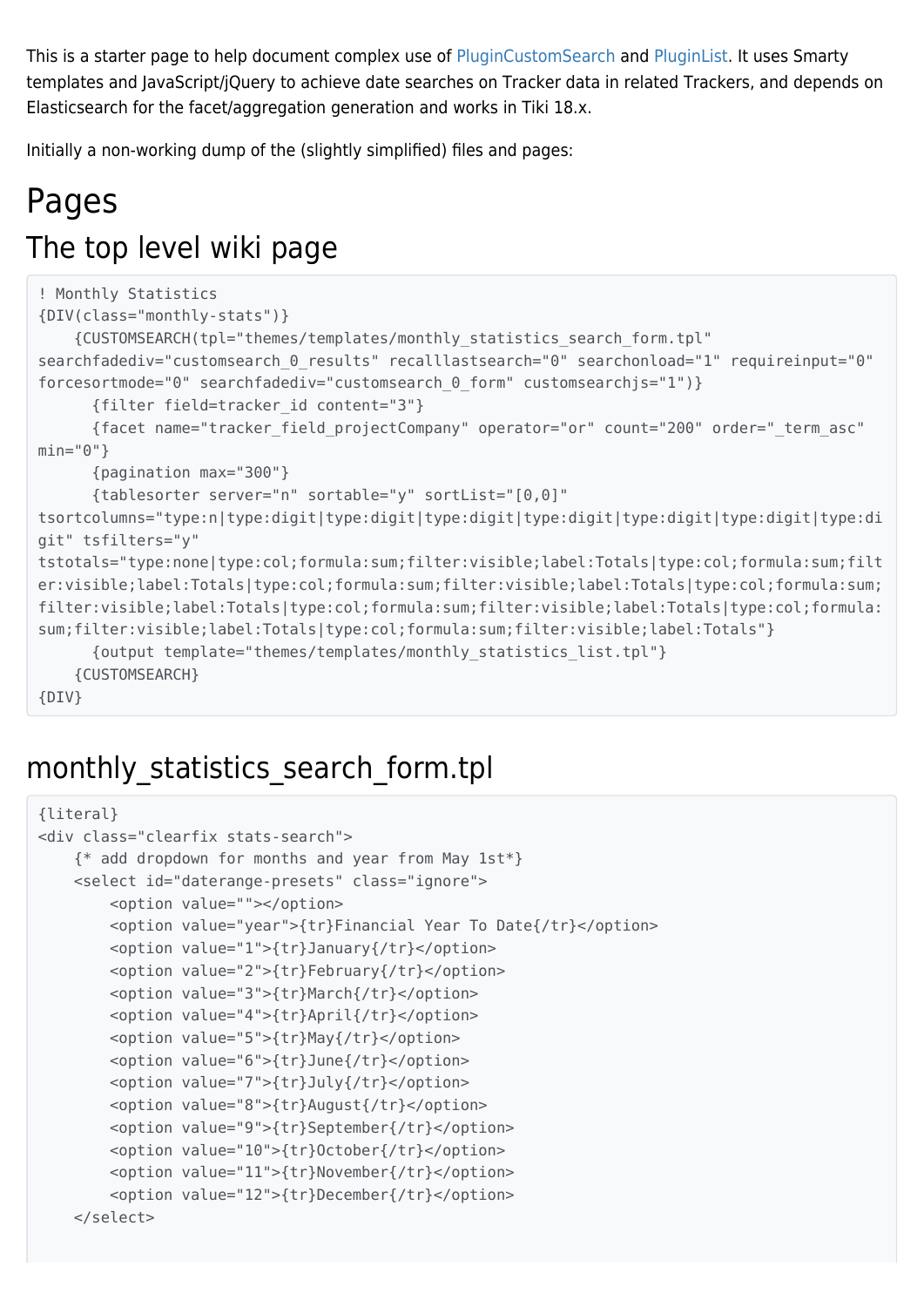```
 {daterange _field="tracker_field_projectDate" id="date" _to="now" _from="first day of this
month"}
     {input type="Submit" value="Search" id="button" class="btn btn-default btn-sm"}
\langlediv>
```
{/literal}

## monthly\_statistics\_list.tpl

```
{* PluginCusrtomSearch send the request data in the AJAX call in a JSON encoded parameter
called "adddata" *}
{$adddata = $smarty.request.adddata|json_decode:true}
{* a couple of handy debug blocks to see what's being send trom the server *}
<pre class="add-data" style="display: none">{$adddata|var_dump}</pre>
<pre class="facets" style="display: none">{$facets|var_dump}</pre>
{if isset($adddata.date.value)}
     {* date range is sent as two unix timestamps "xxxxxx,yyyyyy" *}
     {$projectDate = ','|explode:$smarty.request.adddata.date.value}
     {$projectDate = '{filter range="tracker_field_projectDate"
from="'|cat:$projectDate[0]|cat:'" to="'|cat:$projectDate[1]|cat:'"}'}
\{if}
<table class="table" id="wpcs-0">
     <thead>
        <tr> <th>{tr}Company Name{/tr}</th>
             <th>{tr}New Projects{/tr}</th>
             <th>{tr}Live Projects{/tr}</th>
             <th>{tr}High Priority Status{/tr}</th>
             <th>{tr}Medium Priority Status{/tr}</th>
             <th>{tr}Low Priority Status{/tr}</th>
             <th>{tr}Ordered PP{/tr}</th>
             <th>{tr}Ordered MP{/tr}</th>
        \langle/tr>
     </thead>
     <tbody>
         {foreach $facets['tracker_field_projectCompanyName'].options as $id => $name}
             <pre class="results-row" style="display: none">{$row|var_dump}</pre>
             {* facet labels get sent in the form "Label Text (count)" so use a regular
expression here to split it into an array *}
            \{$r = preg match('/(.*)\((\d+)\)/', $name, $m)}
             {wikiplugin _name='list'}{literal}
                 {filter field="tracker_id" content="3"}
                 {filter field="tracker_field_projectCompanyName"
content="{/literal}{$id}{literal}"}
                 {pagination max="1"}
                 {facet name="tracker_field_projectCurrentStatus" operator="or"}
                 {facet name="tracker_field_projectPriorityLevel" operator="or"}
                 {/literal}{$projectDate}{literal}
                 {output template="themes/templates/monthly_statistics_inner_row.tpl"}
                 {ALTERNATE()}<tr class="result-
```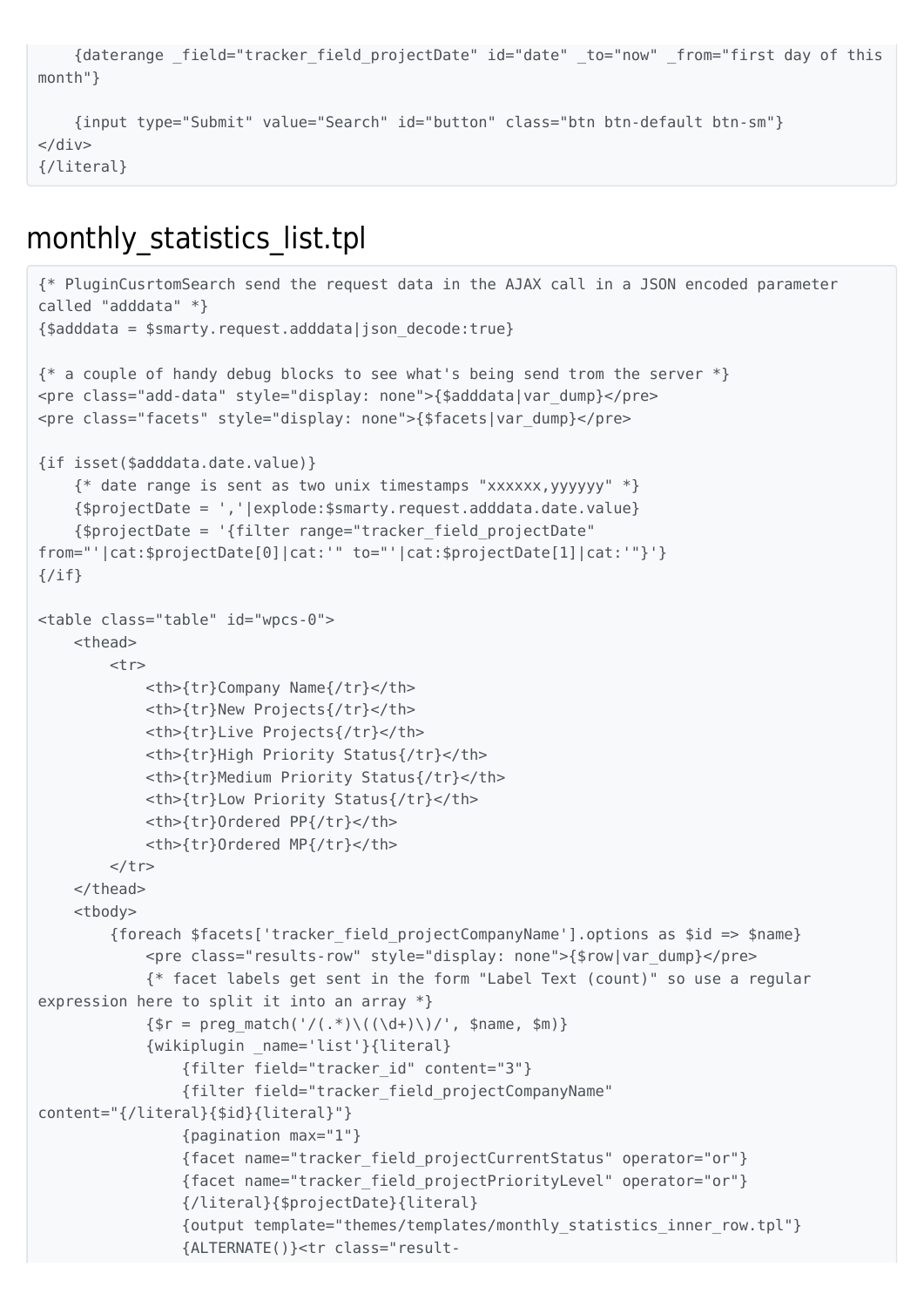```
row"><td>{/literal}{$m[1]}{literal}</td><td>0</td><td>0</td><td>0</td><td>0</td><td>0</td><td>
0</td><td>0</td></tr>{ALTERNATE}
                 {FORMAT(name="distributorName")}{/literal}{$m[1]}{literal}{FORMAT}
                 {FORMAT(name="projectCount")}{/literal}{$m[2]}{literal}{FORMAT}
             {/literal}{/wikiplugin}
         {/foreach}
     </tbody>
     <tfoot>
        <tr> <th>{tr}Company Name{/tr}</th>
             <th>{tr}New Projects{/tr}</th>
             <th>{tr}Live Projects{/tr}</th>
             <th>{tr}High Priority Status{/tr}</th>
             <th>{tr}Medium Priority Status{/tr}</th>
             <th>{tr}Low Priority Status{/tr}</th>
             <th>{tr}Ordered PP{/tr}</th>
             <th>{tr}Ordered MP{/tr}</th>
        \langle/tr>
     </tfoot>
</table>
```
#### monthly statistics inner row.tpl

```
{srow = sresults[0]}<tr class="result-row">
     <pre class="disty-facets" style="display: none">{$facets|var_dump}</pre>
     <pre class="disty-results" style="display: none">{$results|var_dump}</pre>
     <td>{$row.distributorName}</td>
     <td>{$row.projectCount}</td>
    {\$c = preg\_replace('}/[{^{\wedge}((\d+))}/', '$1',$facets.tracker_field_projectCurrentStatus.options.live)}
    <td>{($c) ? $c : 0}</td>
    {\$c = preg replace('/[^\\(]\*\\((\d+))')', '$1',$facets.tracker_field_projectPriorityLevel.options.High)}
     <td>{($c) ? $c : 0}</td>
    {\$c = preg replace('/[^\\(]\*\\((\d+))')', '$1',$facets.tracker_field_projectPriorityLevel.options.Medium)}
     <td>{($c) ? $c : 0}</td>
    \{$c = preq replace('/[^\(]*\((\d+)\)/', '$1',
$facets.tracker_field_projectPriorityLevel.options.Low)}
    <td>{($c) ? $c : 0}</td>
    {\$c = preg replace('/[^{\wedge}((\d+)))/', '$1',$facets.tracker_field_projectCurrentStatus.options.orderedforpreproduction)}
    <td>{($c) ? $c : 0}</td>
    {\$c = preg replace('/[^{\wedge}\(]\ast\((\d+)\))'/', '$1',$facets.tracker_field_projectCurrentStatus.options.orderedmassproduction)}
     <td>{($c) ? $c : 0}</td>
\langletr>
```